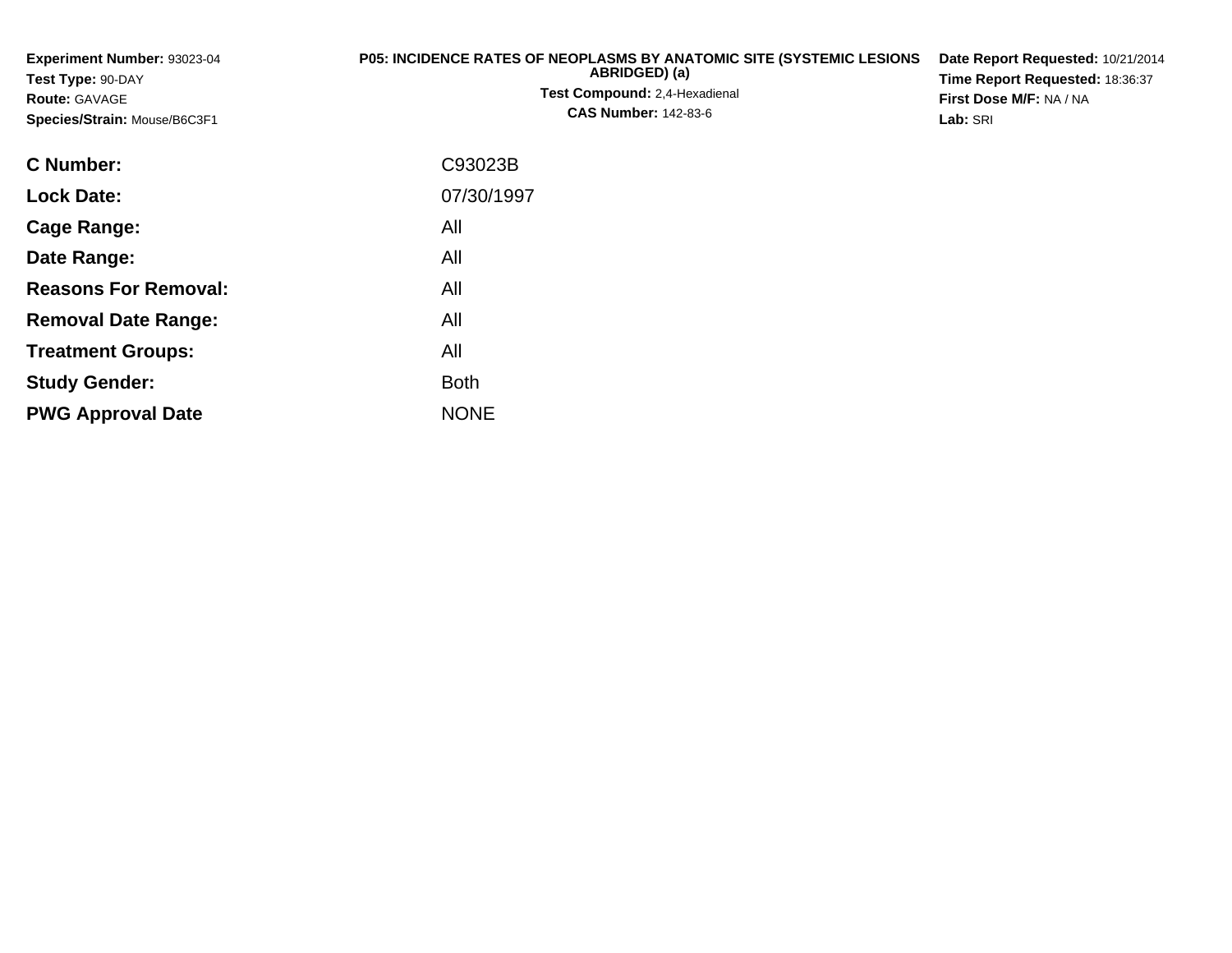| Experiment Number: 93023-04             |                      |                        |                               | P05: INCIDENCE RATES OF NEOPLASMS BY ANATOMIC SITE (SYSTEMIC LESIONS | Date Report Requested: 10/21/2014   |                        |  |  |  |  |  |  |
|-----------------------------------------|----------------------|------------------------|-------------------------------|----------------------------------------------------------------------|-------------------------------------|------------------------|--|--|--|--|--|--|
| Test Type: 90-DAY                       |                      |                        | ABRIDGED) (a)                 |                                                                      | Time Report Requested: 18:36:37     |                        |  |  |  |  |  |  |
| Route: GAVAGE                           |                      |                        | Test Compound: 2,4-Hexadienal |                                                                      | First Dose M/F: NA / NA<br>Lab: SRI |                        |  |  |  |  |  |  |
| Species/Strain: Mouse/B6C3F1            |                      |                        | <b>CAS Number: 142-83-6</b>   |                                                                      |                                     |                        |  |  |  |  |  |  |
| <b>B6C3F1 Mouse MALE</b>                | <b>MG/KG/DY</b><br>0 | 7.5<br><b>MG/KG/DY</b> | <b>MG/KG/DY</b><br>15         | <b>MG/KG/DY</b><br>30                                                | <b>MG/KG/DY</b><br>60               | <b>MG/KG/DY</b><br>120 |  |  |  |  |  |  |
| <b>Disposition Summary</b>              |                      |                        |                               |                                                                      |                                     |                        |  |  |  |  |  |  |
| <b>Animals Initially In Study</b>       | 10                   | 10                     | $10$                          | 10                                                                   | 10                                  | $10$                   |  |  |  |  |  |  |
| <b>Early Deaths</b>                     |                      |                        |                               |                                                                      |                                     |                        |  |  |  |  |  |  |
| <b>Dosing Accident</b>                  | $\mathbf{2}$         |                        |                               |                                                                      | 1                                   |                        |  |  |  |  |  |  |
| <b>Survivors</b>                        |                      |                        |                               |                                                                      |                                     |                        |  |  |  |  |  |  |
| <b>Terminal Sacrifice</b>               | 8                    | 10                     | 10                            | 10                                                                   | 9                                   | 10                     |  |  |  |  |  |  |
| <b>Animals Examined Microscopically</b> | 10                   | 10                     | 10                            | 10                                                                   | 10                                  | 10                     |  |  |  |  |  |  |
| <b>ALIMENTARY SYSTEM</b>                |                      |                        |                               |                                                                      |                                     |                        |  |  |  |  |  |  |
| Esophagus                               | (9)                  | (0)                    | (0)                           | (0)                                                                  | (1)                                 | (10)                   |  |  |  |  |  |  |
| Gallbladder                             | (9)                  | (0)                    | (0)                           | (0)                                                                  | (0)                                 | (9)                    |  |  |  |  |  |  |
| Intestine Large, Cecum                  | (10)                 | (0)                    | (0)                           | (0)                                                                  | (1)                                 | (10)                   |  |  |  |  |  |  |
| Intestine Large, Colon                  | (10)                 | (0)                    | (0)                           | (0)                                                                  | (1)                                 | (10)                   |  |  |  |  |  |  |
| Intestine Large, Rectum                 | (10)                 | (0)                    | (0)                           | (0)                                                                  | (1)                                 | (10)                   |  |  |  |  |  |  |
| Intestine Small, Duodenum               | (10)                 | (0)                    | (0)                           | (0)                                                                  | (0)                                 | (10)                   |  |  |  |  |  |  |
| Intestine Small, Ileum                  | (10)                 | (0)                    | (0)                           | (0)                                                                  | (0)                                 | (10)                   |  |  |  |  |  |  |
| Intestine Small, Jejunum                | (10)                 | (0)                    | (0)                           | (0)                                                                  | (0)                                 | (10)                   |  |  |  |  |  |  |
| Liver                                   | (10)                 | (0)                    | (0)                           | (0)                                                                  | (1)                                 | (10)                   |  |  |  |  |  |  |
| Pancreas                                | (10)                 | (0)                    | (0)                           | (0)                                                                  | (1)                                 | (10)                   |  |  |  |  |  |  |
| Salivary Glands                         | (10)                 | (0)                    | (0)                           | (0)                                                                  | (1)                                 | (10)                   |  |  |  |  |  |  |
| Stomach, Forestomach                    | (10)                 | (10)                   | (10)                          | (10)                                                                 | (9)                                 | (10)                   |  |  |  |  |  |  |
| Stomach, Glandular                      | (10)                 | (0)                    | (0)                           | (0)                                                                  | (1)                                 | (10)                   |  |  |  |  |  |  |
| CARDIOVASCULAR SYSTEM                   |                      |                        |                               |                                                                      |                                     |                        |  |  |  |  |  |  |
| Heart                                   | (10)                 | (0)                    | (0)                           | (0)                                                                  | (1)                                 | (10)                   |  |  |  |  |  |  |
| <b>ENDOCRINE SYSTEM</b>                 |                      |                        |                               |                                                                      |                                     |                        |  |  |  |  |  |  |
| <b>Adrenal Cortex</b>                   | (10)                 | (0)                    | (0)                           | (0)                                                                  | (1)                                 | (10)                   |  |  |  |  |  |  |
| Adrenal Medulla                         | (10)                 | (0)                    | (0)                           | (0)                                                                  | (0)                                 | (10)                   |  |  |  |  |  |  |

b - Primary tumors: all tumors except metastatic tumors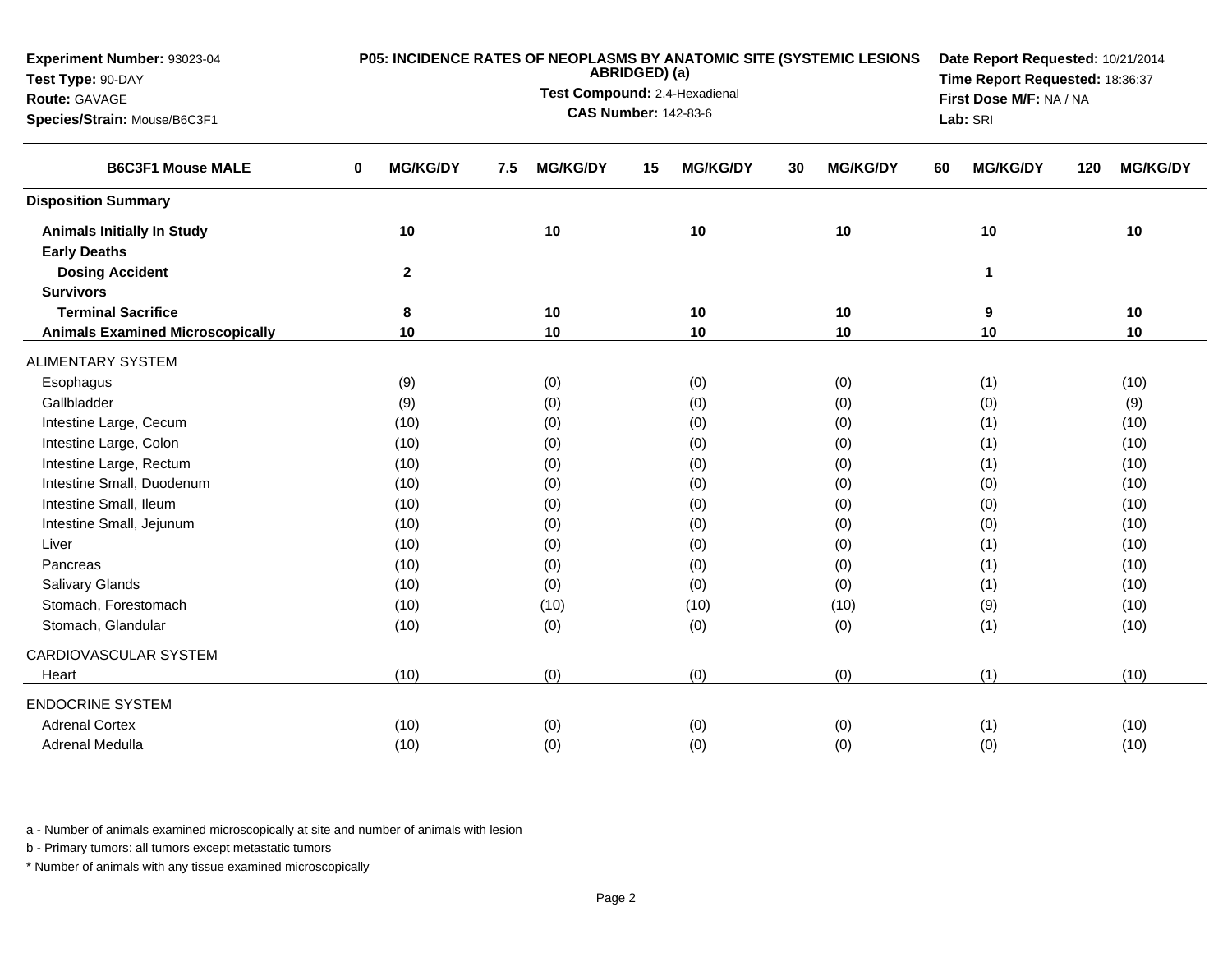| Experiment Number: 93023-04<br>Test Type: 90-DAY |             |                 |     |                               | ABRIDGED) (a) |                 |    | P05: INCIDENCE RATES OF NEOPLASMS BY ANATOMIC SITE (SYSTEMIC LESIONS | Date Report Requested: 10/21/2014<br>Time Report Requested: 18:36:37 |                         |     |                 |  |  |  |
|--------------------------------------------------|-------------|-----------------|-----|-------------------------------|---------------|-----------------|----|----------------------------------------------------------------------|----------------------------------------------------------------------|-------------------------|-----|-----------------|--|--|--|
| Route: GAVAGE                                    |             |                 |     | Test Compound: 2,4-Hexadienal |               |                 |    |                                                                      |                                                                      | First Dose M/F: NA / NA |     |                 |  |  |  |
| Species/Strain: Mouse/B6C3F1                     |             |                 |     | <b>CAS Number: 142-83-6</b>   |               |                 |    |                                                                      |                                                                      | Lab: SRI                |     |                 |  |  |  |
| <b>B6C3F1 Mouse MALE</b>                         | $\mathbf 0$ | <b>MG/KG/DY</b> | 7.5 | <b>MG/KG/DY</b>               | 15            | <b>MG/KG/DY</b> | 30 | <b>MG/KG/DY</b>                                                      | 60                                                                   | <b>MG/KG/DY</b>         | 120 | <b>MG/KG/DY</b> |  |  |  |
| Parathyroid Gland                                |             | (9)             |     | (0)                           |               | (0)             |    | (0)                                                                  |                                                                      | (0)                     |     | (9)             |  |  |  |
| <b>Pituitary Gland</b>                           |             | (9)             |     | (0)                           |               | (0)             |    | (0)                                                                  |                                                                      | (0)                     |     | (9)             |  |  |  |
| <b>Thyroid Gland</b>                             |             | (10)            |     | (0)                           |               | (0)             |    | (0)                                                                  |                                                                      | (1)                     |     | (9)             |  |  |  |
| <b>GENERAL BODY SYSTEM</b><br>None               |             |                 |     |                               |               |                 |    |                                                                      |                                                                      |                         |     |                 |  |  |  |
| <b>GENITAL SYSTEM</b>                            |             |                 |     |                               |               |                 |    |                                                                      |                                                                      |                         |     |                 |  |  |  |
| <b>Coagulating Gland</b>                         |             | (1)             |     | (0)                           |               | (0)             |    | (0)                                                                  |                                                                      | (0)                     |     | (0)             |  |  |  |
| Epididymis                                       |             | (10)            |     | (0)                           |               | (0)             |    | (0)                                                                  |                                                                      | (1)                     |     | (10)            |  |  |  |
| <b>Preputial Gland</b>                           |             | (10)            |     | (0)                           |               | (0)             |    | (0)                                                                  |                                                                      | (1)                     |     | (10)            |  |  |  |
| Prostate                                         |             | (10)            |     | (0)                           |               | (0)             |    | (0)                                                                  |                                                                      | (1)                     |     | (10)            |  |  |  |
| <b>Seminal Vesicle</b>                           |             | (10)            |     | (0)                           |               | (0)             |    | (0)                                                                  |                                                                      | (1)                     |     | (10)            |  |  |  |
| <b>Testes</b>                                    |             | (10)            |     | (0)                           |               | (0)             |    | (0)                                                                  |                                                                      | (2)                     |     | (10)            |  |  |  |
| <b>HEMATOPOIETIC SYSTEM</b>                      |             |                 |     |                               |               |                 |    |                                                                      |                                                                      |                         |     |                 |  |  |  |
| <b>Bone Marrow</b>                               |             | (10)            |     | (0)                           |               | (0)             |    | (0)                                                                  |                                                                      | (1)                     |     | (10)            |  |  |  |
| Lymph Node, Mandibular                           |             | (10)            |     | (0)                           |               | (0)             |    | (0)                                                                  |                                                                      | (1)                     |     | (10)            |  |  |  |
| Lymph Node, Mesenteric                           |             | (10)            |     | (0)                           |               | (0)             |    | (0)                                                                  |                                                                      | (1)                     |     | (10)            |  |  |  |
| Spleen                                           |             | (10)            |     | (0)                           |               | (0)             |    | (0)                                                                  |                                                                      | (1)                     |     | (10)            |  |  |  |
| Thymus                                           |             | (10)            |     | (0)                           |               | (0)             |    | (0)                                                                  |                                                                      | (1)                     |     | (10)            |  |  |  |
| <b>INTEGUMENTARY SYSTEM</b>                      |             |                 |     |                               |               |                 |    |                                                                      |                                                                      |                         |     |                 |  |  |  |
| Skin                                             |             | (10)            |     | (0)                           |               | (0)             |    | (0)                                                                  |                                                                      | (1)                     |     | (10)            |  |  |  |
| MUSCULOSKELETAL SYSTEM                           |             |                 |     |                               |               |                 |    |                                                                      |                                                                      |                         |     |                 |  |  |  |
| Bone                                             |             | (10)            |     | (0)                           |               | (0)             |    | (0)                                                                  |                                                                      | (1)                     |     | (10)            |  |  |  |
| <b>Skeletal Muscle</b>                           |             | (1)             |     | (0)                           |               | (0)             |    | (0)                                                                  |                                                                      | (0)                     |     | (0)             |  |  |  |
| NERVOUS SYSTEM                                   |             |                 |     |                               |               |                 |    |                                                                      |                                                                      |                         |     |                 |  |  |  |
| <b>Brain</b>                                     |             | (10)            |     | (0)                           |               | (0)             |    | (0)                                                                  |                                                                      | (1)                     |     | (10)            |  |  |  |

b - Primary tumors: all tumors except metastatic tumors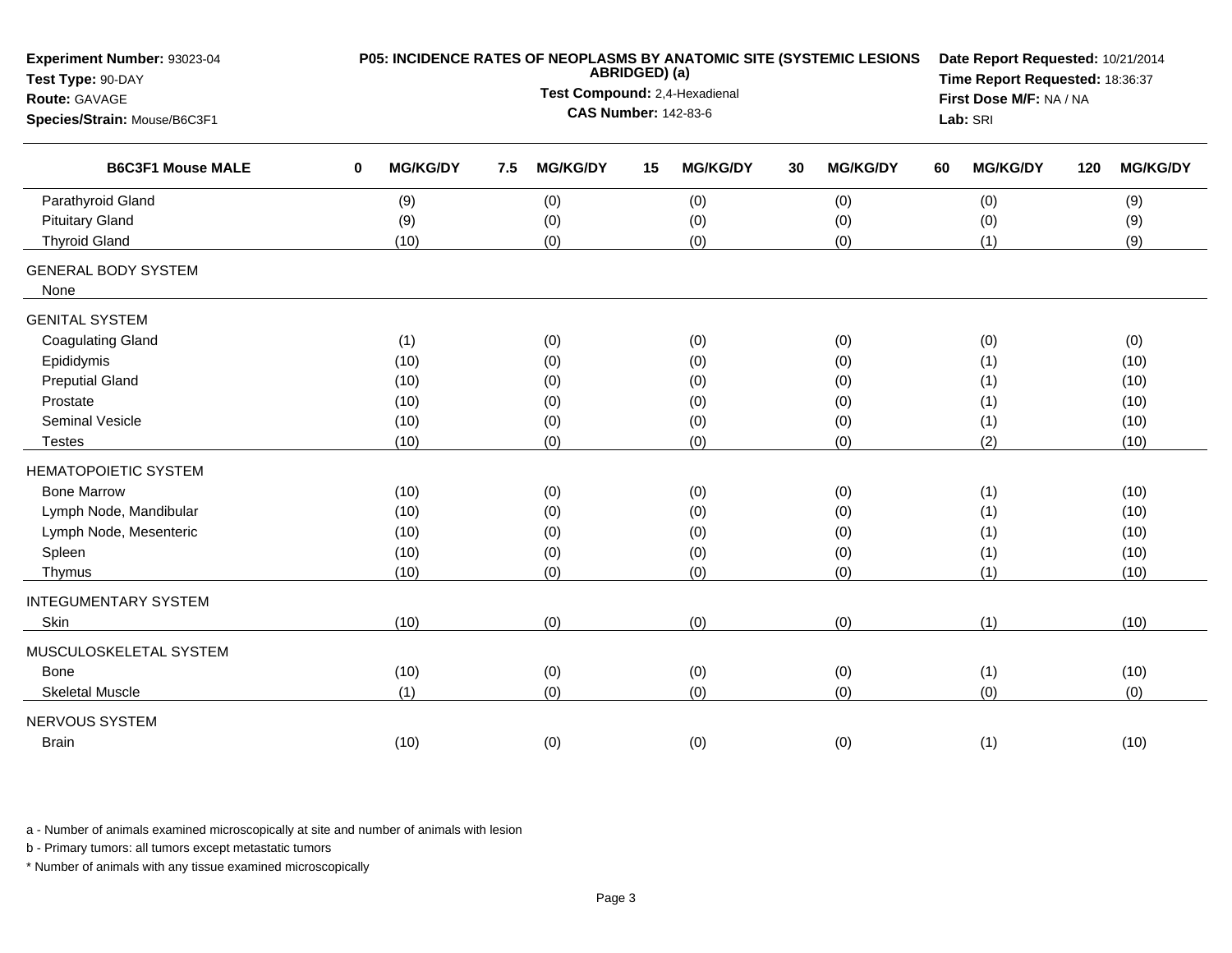| Experiment Number: 93023-04<br>Test Type: 90-DAY<br><b>Route: GAVAGE</b><br>Species/Strain: Mouse/B6C3F1 |             |                 |     | Test Compound: 2,4-Hexadienal<br><b>CAS Number: 142-83-6</b> | ABRIDGED) (a) |                 |    | P05: INCIDENCE RATES OF NEOPLASMS BY ANATOMIC SITE (SYSTEMIC LESIONS |    | Date Report Requested: 10/21/2014<br>Time Report Requested: 18:36:37<br>First Dose M/F: NA / NA<br>Lab: SRI |     |                 |
|----------------------------------------------------------------------------------------------------------|-------------|-----------------|-----|--------------------------------------------------------------|---------------|-----------------|----|----------------------------------------------------------------------|----|-------------------------------------------------------------------------------------------------------------|-----|-----------------|
| <b>B6C3F1 Mouse MALE</b>                                                                                 | $\mathbf 0$ | <b>MG/KG/DY</b> | 7.5 | <b>MG/KG/DY</b>                                              | 15            | <b>MG/KG/DY</b> | 30 | <b>MG/KG/DY</b>                                                      | 60 | <b>MG/KG/DY</b>                                                                                             | 120 | <b>MG/KG/DY</b> |
| <b>RESPIRATORY SYSTEM</b>                                                                                |             |                 |     |                                                              |               |                 |    |                                                                      |    |                                                                                                             |     |                 |
| Lung                                                                                                     |             | (10)            |     | (0)                                                          |               | (0)             |    | (0)                                                                  |    | (1)                                                                                                         |     | (9)             |
| Nose                                                                                                     |             | (10)            |     | (10)                                                         |               | (10)            |    | (10)                                                                 |    | (10)                                                                                                        |     | (10)            |
| Pleura                                                                                                   |             | (0)             |     | (0)                                                          |               | (0)             |    | (0)                                                                  |    | (1)                                                                                                         |     | (0)             |
| Trachea                                                                                                  |             | (10)            |     | (0)                                                          |               | (0)             |    | (0)                                                                  |    | (1)                                                                                                         |     | (10)            |
| SPECIAL SENSES SYSTEM                                                                                    |             |                 |     |                                                              |               |                 |    |                                                                      |    |                                                                                                             |     |                 |
| None                                                                                                     |             |                 |     |                                                              |               |                 |    |                                                                      |    |                                                                                                             |     |                 |
| URINARY SYSTEM                                                                                           |             |                 |     |                                                              |               |                 |    |                                                                      |    |                                                                                                             |     |                 |
| Kidney                                                                                                   |             | (10)            |     | (0)                                                          |               | (0)             |    | (0)                                                                  |    | (1)                                                                                                         |     | (10)            |
| <b>Urinary Bladder</b>                                                                                   |             | (10)            |     | (0)                                                          |               | (0)             |    | (0)                                                                  |    | (1)                                                                                                         |     | (10)            |

b - Primary tumors: all tumors except metastatic tumors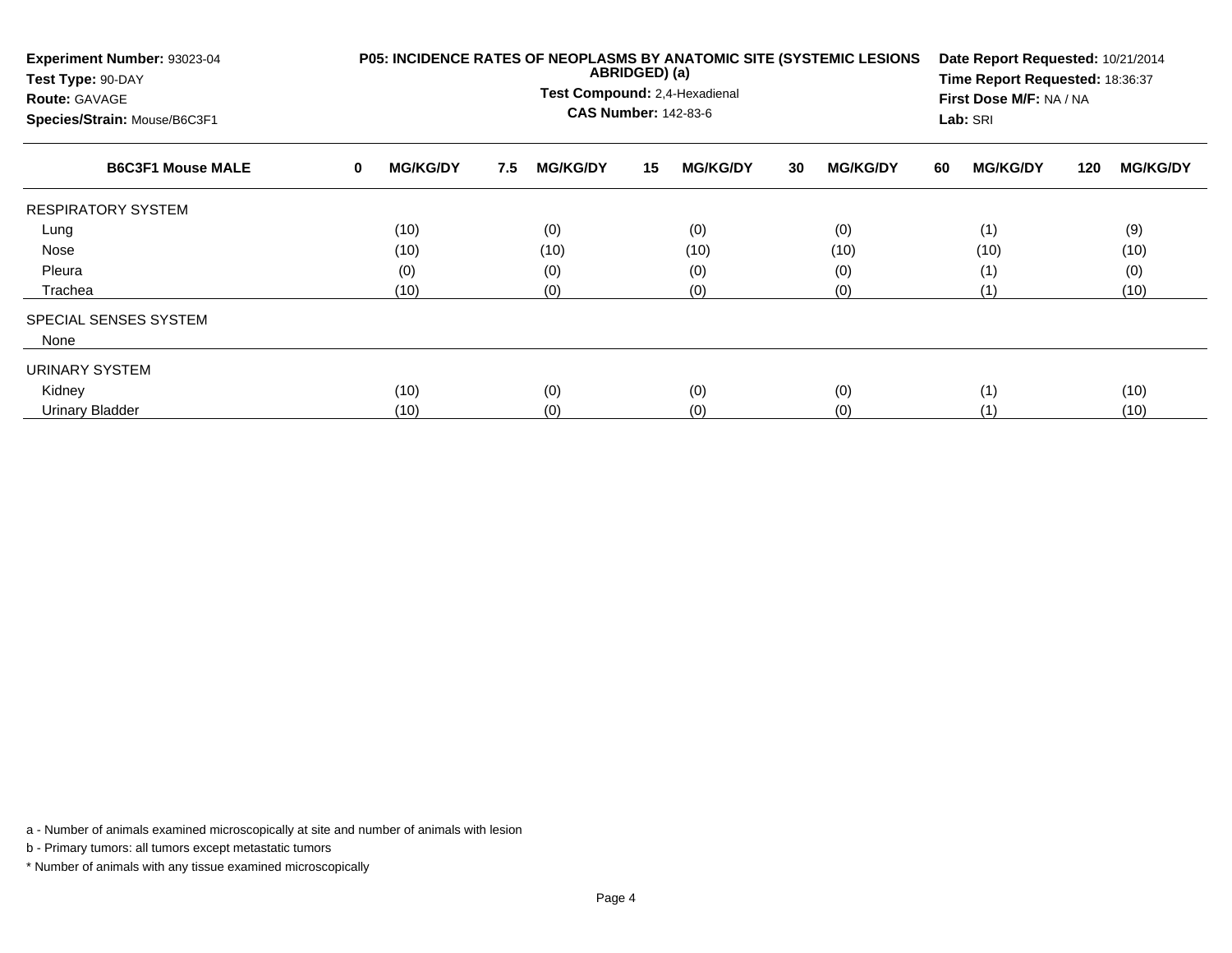| Experiment Number: 93023-04<br>Test Type: 90-DAY<br><b>Route: GAVAGE</b><br>Species/Strain: Mouse/B6C3F1 |   | P05: INCIDENCE RATES OF NEOPLASMS BY ANATOMIC SITE (SYSTEMIC LESIONS |     | Date Report Requested: 10/21/2014<br>Time Report Requested: 18:36:37<br>First Dose M/F: NA / NA<br>Lab: SRI |    |                 |    |                 |    |                 |     |                 |
|----------------------------------------------------------------------------------------------------------|---|----------------------------------------------------------------------|-----|-------------------------------------------------------------------------------------------------------------|----|-----------------|----|-----------------|----|-----------------|-----|-----------------|
| <b>B6C3F1 Mouse MALE</b>                                                                                 | 0 | <b>MG/KG/DY</b>                                                      | 7.5 | <b>MG/KG/DY</b>                                                                                             | 15 | <b>MG/KG/DY</b> | 30 | <b>MG/KG/DY</b> | 60 | <b>MG/KG/DY</b> | 120 | <b>MG/KG/DY</b> |
| <b>Tumor Summary for MALE</b>                                                                            |   |                                                                      |     |                                                                                                             |    |                 |    |                 |    |                 |     |                 |
| <b>Total Animals with Primary Neoplasms (b)</b><br><b>Total Primary Neoplasms</b>                        |   |                                                                      |     |                                                                                                             |    |                 |    |                 |    |                 |     |                 |
| <b>Total Animals with Benign Neoplasms</b><br><b>Total Benign Neoplasms</b>                              |   |                                                                      |     |                                                                                                             |    |                 |    |                 |    |                 |     |                 |
| <b>Total Animals with Malignant Neoplasms</b><br><b>Total Malignant Neoplasms</b>                        |   |                                                                      |     |                                                                                                             |    |                 |    |                 |    |                 |     |                 |
| <b>Total Animals with Metastatic Neoplasms</b><br><b>Total Metastatic Neoplasms</b>                      |   |                                                                      |     |                                                                                                             |    |                 |    |                 |    |                 |     |                 |
| <b>Total Animals with Malignant Neoplasms</b><br><b>Uncertain Primary Site</b>                           |   |                                                                      |     |                                                                                                             |    |                 |    |                 |    |                 |     |                 |
| Total Animals with Neoplasms Uncertain -<br><b>Benign or Malignant</b>                                   |   |                                                                      |     |                                                                                                             |    |                 |    |                 |    |                 |     |                 |
| <b>Total Uncertain Neoplasms</b>                                                                         |   |                                                                      |     |                                                                                                             |    |                 |    |                 |    |                 |     |                 |

\*\*\*END OF MALE DATA\*\*\*

a - Number of animals examined microscopically at site and number of animals with lesion

b - Primary tumors: all tumors except metastatic tumors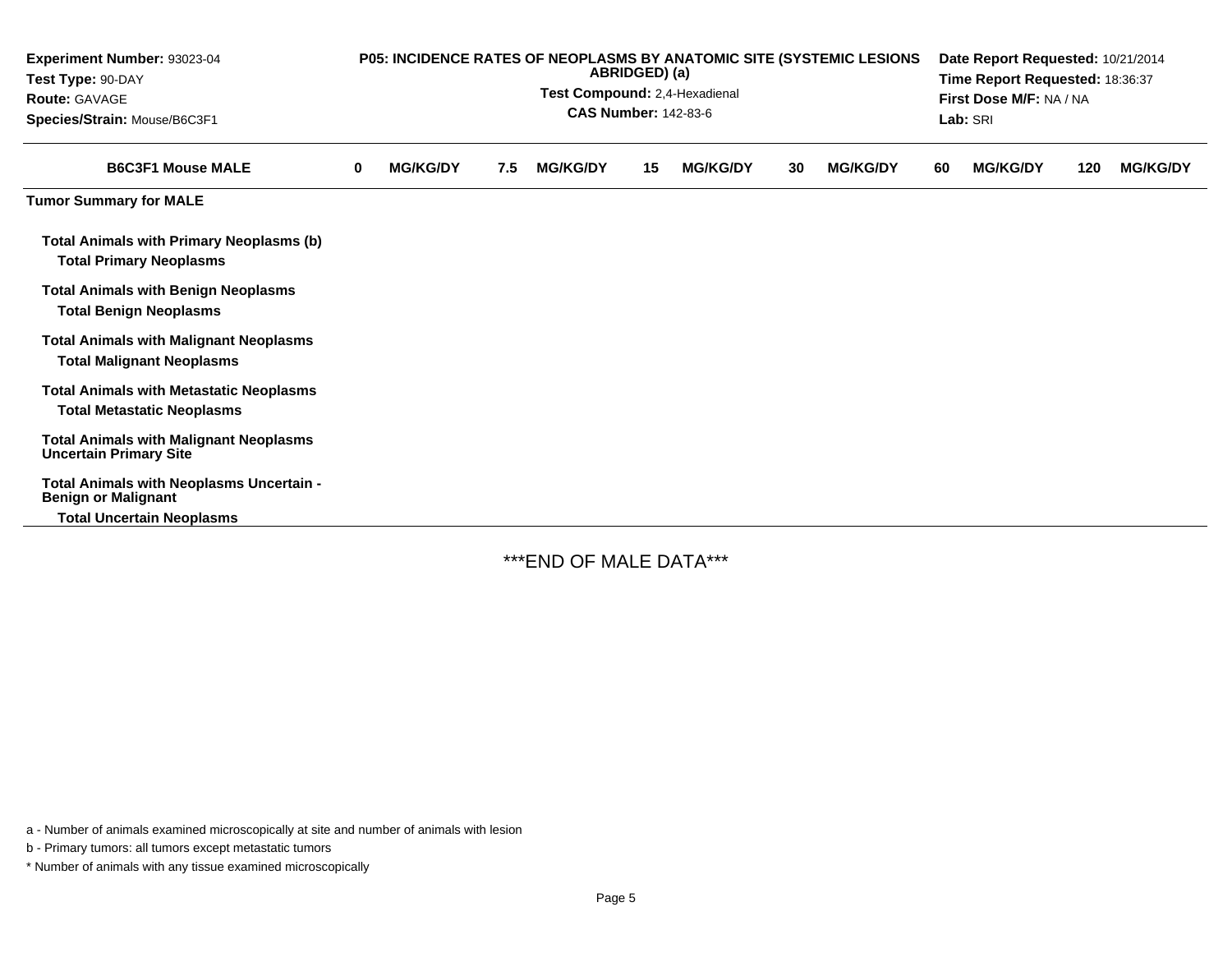| Experiment Number: 93023-04             | P05: INCIDENCE RATES OF NEOPLASMS BY ANATOMIC SITE (SYSTEMIC LESIONS |     |                                                              |               |                 |    |                 | Date Report Requested: 10/21/2014 |                 |                                                                                                                                                                                               |      |  |  |  |  |  |
|-----------------------------------------|----------------------------------------------------------------------|-----|--------------------------------------------------------------|---------------|-----------------|----|-----------------|-----------------------------------|-----------------|-----------------------------------------------------------------------------------------------------------------------------------------------------------------------------------------------|------|--|--|--|--|--|
| Test Type: 90-DAY                       |                                                                      |     |                                                              | ABRIDGED) (a) |                 |    |                 | Time Report Requested: 18:36:37   |                 |                                                                                                                                                                                               |      |  |  |  |  |  |
| Route: GAVAGE                           |                                                                      |     | Test Compound: 2,4-Hexadienal<br><b>CAS Number: 142-83-6</b> |               |                 |    |                 |                                   |                 | First Dose M/F: NA / NA<br><b>MG/KG/DY</b><br>120<br>10<br>10<br>10<br>10<br>10<br>10<br>(0)<br>(10)<br>(0)<br>(9)<br>(0)<br>(10)<br>(0)<br>(10)<br>(10)<br>(0)<br>(0)<br>(10)<br>(0)<br>(10) |      |  |  |  |  |  |
| Species/Strain: Mouse/B6C3F1            |                                                                      |     |                                                              | Lab: SRI      |                 |    |                 |                                   |                 |                                                                                                                                                                                               |      |  |  |  |  |  |
| <b>B6C3F1 Mouse FEMALE</b>              | 0<br><b>MG/KG/DY</b>                                                 | 7.5 | <b>MG/KG/DY</b>                                              | 15            | <b>MG/KG/DY</b> | 30 | <b>MG/KG/DY</b> | 60                                | <b>MG/KG/DY</b> |                                                                                                                                                                                               |      |  |  |  |  |  |
| <b>Disposition Summary</b>              |                                                                      |     |                                                              |               |                 |    |                 |                                   |                 |                                                                                                                                                                                               |      |  |  |  |  |  |
| <b>Animals Initially In Study</b>       | 10                                                                   |     | 10                                                           |               | 10              |    | 10              |                                   |                 |                                                                                                                                                                                               |      |  |  |  |  |  |
| <b>Early Deaths</b>                     |                                                                      |     |                                                              |               |                 |    |                 |                                   |                 |                                                                                                                                                                                               |      |  |  |  |  |  |
| <b>Survivors</b>                        |                                                                      |     |                                                              |               |                 |    |                 |                                   |                 |                                                                                                                                                                                               |      |  |  |  |  |  |
| <b>Terminal Sacrifice</b>               | 10                                                                   |     | 10                                                           |               | 10              |    | 10              |                                   |                 |                                                                                                                                                                                               |      |  |  |  |  |  |
| <b>Animals Examined Microscopically</b> | 10                                                                   |     | 10                                                           |               | 10              |    | 10              |                                   |                 |                                                                                                                                                                                               |      |  |  |  |  |  |
| <b>ALIMENTARY SYSTEM</b>                |                                                                      |     |                                                              |               |                 |    |                 |                                   |                 |                                                                                                                                                                                               |      |  |  |  |  |  |
| Esophagus                               | (9)                                                                  |     | (0)                                                          |               | (0)             |    | (0)             |                                   |                 |                                                                                                                                                                                               |      |  |  |  |  |  |
| Gallbladder                             | (9)                                                                  |     | (0)                                                          |               | (0)             |    | (0)             |                                   |                 |                                                                                                                                                                                               |      |  |  |  |  |  |
| Intestine Large, Cecum                  | (10)                                                                 |     | (0)                                                          |               | (0)             |    | (0)             |                                   |                 |                                                                                                                                                                                               |      |  |  |  |  |  |
| Intestine Large, Colon                  | (10)                                                                 |     | (0)                                                          |               | (0)             |    | (0)             |                                   |                 |                                                                                                                                                                                               |      |  |  |  |  |  |
| Intestine Large, Rectum                 | (10)                                                                 |     | (0)                                                          |               | (0)             |    | (0)             |                                   |                 |                                                                                                                                                                                               |      |  |  |  |  |  |
| Intestine Small, Duodenum               | (10)                                                                 |     | (0)                                                          |               | (0)             |    | (0)             |                                   |                 |                                                                                                                                                                                               |      |  |  |  |  |  |
| Intestine Small, Ileum                  | (10)                                                                 |     | (0)                                                          |               | (0)             |    | (0)             |                                   |                 |                                                                                                                                                                                               |      |  |  |  |  |  |
| Intestine Small, Jejunum                | (10)                                                                 |     | (0)                                                          |               | (0)             |    | (0)             |                                   | (0)             |                                                                                                                                                                                               | (10) |  |  |  |  |  |
| Liver                                   | (10)                                                                 |     | (0)                                                          |               | (0)             |    | (0)             |                                   | (0)             |                                                                                                                                                                                               | (10) |  |  |  |  |  |
| Pancreas                                | (10)                                                                 |     | (0)                                                          |               | (0)             |    | (0)             |                                   | (0)             |                                                                                                                                                                                               | (10) |  |  |  |  |  |
| <b>Salivary Glands</b>                  | (10)                                                                 |     | (0)                                                          |               | (0)             |    | (0)             |                                   | (0)             |                                                                                                                                                                                               | (10) |  |  |  |  |  |
| Stomach, Forestomach                    | (10)                                                                 |     | (10)                                                         |               | (10)            |    | (10)            |                                   | (10)            |                                                                                                                                                                                               | (10) |  |  |  |  |  |
| Stomach, Glandular                      | (10)                                                                 |     | (0)                                                          |               | (0)             |    | (0)             |                                   | (1)             |                                                                                                                                                                                               | (10) |  |  |  |  |  |
| CARDIOVASCULAR SYSTEM                   |                                                                      |     |                                                              |               |                 |    |                 |                                   |                 |                                                                                                                                                                                               |      |  |  |  |  |  |
| Heart                                   | (10)                                                                 |     | (0)                                                          |               | (0)             |    | (0)             |                                   | (0)             |                                                                                                                                                                                               | (10) |  |  |  |  |  |
| <b>ENDOCRINE SYSTEM</b>                 |                                                                      |     |                                                              |               |                 |    |                 |                                   |                 |                                                                                                                                                                                               |      |  |  |  |  |  |
| <b>Adrenal Cortex</b>                   | (10)                                                                 |     | (0)                                                          |               | (0)             |    | (0)             |                                   | (0)             |                                                                                                                                                                                               | (10) |  |  |  |  |  |
| Adrenal Medulla                         | (10)                                                                 |     | (0)                                                          |               | (0)             |    | (0)             |                                   | (0)             |                                                                                                                                                                                               | (10) |  |  |  |  |  |
| Parathyroid Gland                       | (9)                                                                  |     | (0)                                                          |               | (0)             |    | (0)             |                                   | (0)             |                                                                                                                                                                                               | (8)  |  |  |  |  |  |

b - Primary tumors: all tumors except metastatic tumors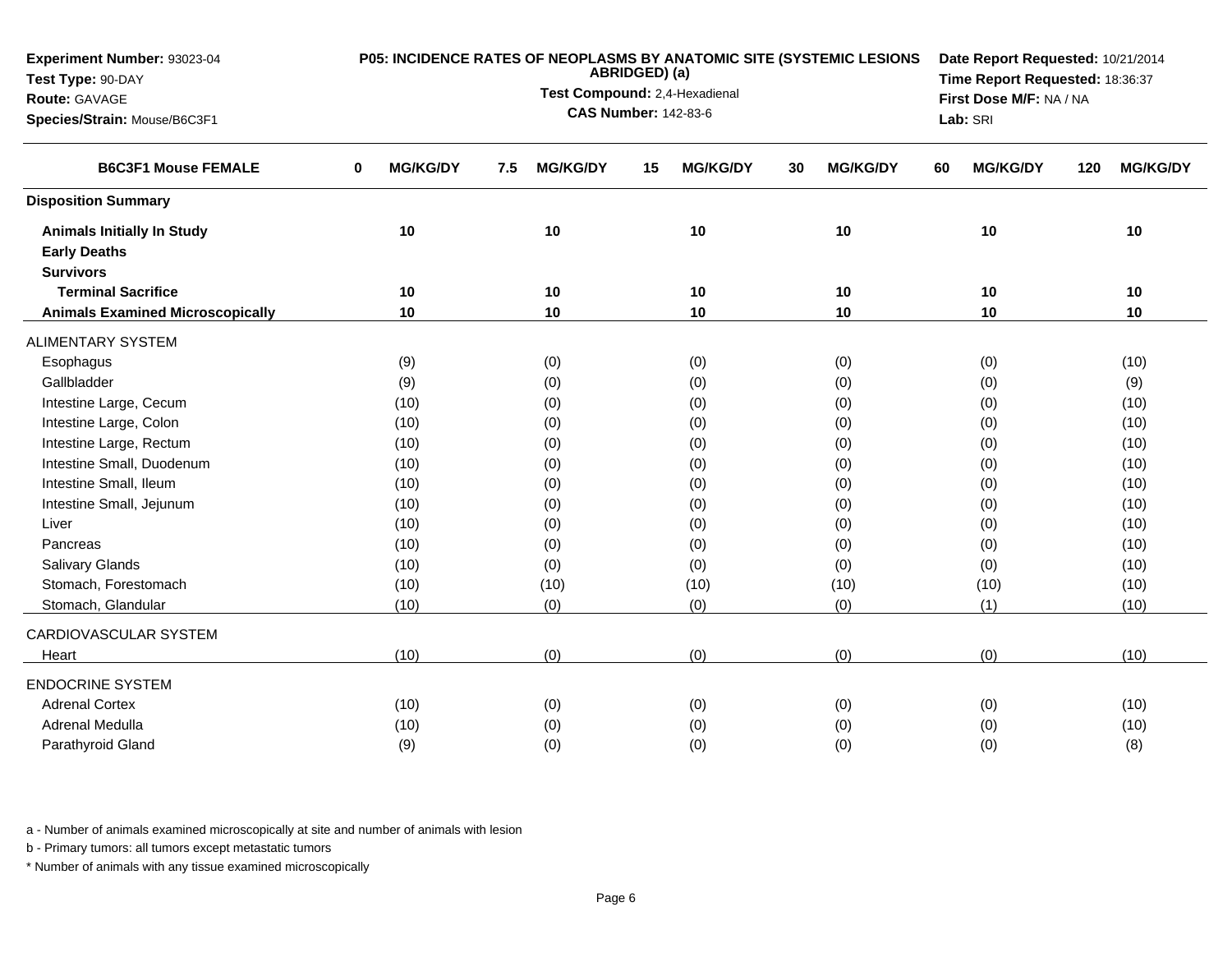| Test Compound: 2,4-Hexadienal<br>First Dose M/F: NA / NA<br>Route: GAVAGE<br><b>CAS Number: 142-83-6</b><br>Species/Strain: Mouse/B6C3F1<br>Lab: SRI<br><b>B6C3F1 Mouse FEMALE</b><br><b>MG/KG/DY</b><br><b>MG/KG/DY</b><br><b>MG/KG/DY</b><br><b>MG/KG/DY</b><br><b>MG/KG/DY</b><br><b>MG/KG/DY</b><br>$\bf{0}$<br>7.5<br>15<br>120<br>30<br>60<br><b>Pituitary Gland</b><br>(9)<br>(0)<br>(0)<br>(0)<br>(0)<br>(10)<br>(0)<br>(0)<br>(0)<br>(0)<br>(9)<br><b>Thyroid Gland</b><br>(10)<br><b>GENERAL BODY SYSTEM</b><br>None<br><b>GENITAL SYSTEM</b><br><b>Clitoral Gland</b><br>(10)<br>(0)<br>(0)<br>(0)<br>(0)<br>(10)<br>(0)<br>(0)<br>(0)<br>(0)<br>(10)<br>Ovary<br>(10)<br>(0)<br>(0)<br>(10)<br>(0)<br>(0)<br>(10)<br>Uterus<br><b>HEMATOPOIETIC SYSTEM</b><br>(0)<br>(0)<br><b>Bone Marrow</b><br>(10)<br>(0)<br>(0)<br>(10)<br>Lymph Node<br>(0)<br>(0)<br>(0)<br>(0)<br>(0)<br>(1)<br>Lymph Node, Mandibular<br>(0)<br>(0)<br>(0)<br>(0)<br>(10)<br>(10)<br>Lymph Node, Mesenteric<br>(0)<br>(10)<br>(0)<br>(0)<br>(0)<br>(10)<br>Spleen<br>(0)<br>(0)<br>(0)<br>(10)<br>(10)<br>(0)<br>(0)<br>(0)<br>(0)<br>(10)<br>(0)<br>(10)<br>Thymus<br><b>INTEGUMENTARY SYSTEM</b><br>Mammary Gland<br>(10)<br>(0)<br>(0)<br>(0)<br>(0)<br>(10)<br>(0)<br>(10)<br>(0)<br>(0)<br>(0)<br>(10)<br>Skin<br>MUSCULOSKELETAL SYSTEM<br>(0)<br>(10)<br>(0)<br>(0)<br>(0)<br>(10)<br><b>Bone</b><br>NERVOUS SYSTEM<br>(0)<br>(0)<br>(0)<br>(10)<br>(0)<br>(10)<br><b>Brain</b><br><b>RESPIRATORY SYSTEM</b><br>Lung<br>(10)<br>(0)<br>(0)<br>(0)<br>(0)<br>(10)<br>Nose<br>(10)<br>(10)<br>(10)<br>(10)<br>(10)<br>(10) | Experiment Number: 93023-04<br>Test Type: 90-DAY |  |  | ABRIDGED) (a) |  | P05: INCIDENCE RATES OF NEOPLASMS BY ANATOMIC SITE (SYSTEMIC LESIONS | Date Report Requested: 10/21/2014<br>Time Report Requested: 18:36:37 |  |  |  |  |  |  |  |
|----------------------------------------------------------------------------------------------------------------------------------------------------------------------------------------------------------------------------------------------------------------------------------------------------------------------------------------------------------------------------------------------------------------------------------------------------------------------------------------------------------------------------------------------------------------------------------------------------------------------------------------------------------------------------------------------------------------------------------------------------------------------------------------------------------------------------------------------------------------------------------------------------------------------------------------------------------------------------------------------------------------------------------------------------------------------------------------------------------------------------------------------------------------------------------------------------------------------------------------------------------------------------------------------------------------------------------------------------------------------------------------------------------------------------------------------------------------------------------------------------------------------------------------------------------------------------------------------------------------------|--------------------------------------------------|--|--|---------------|--|----------------------------------------------------------------------|----------------------------------------------------------------------|--|--|--|--|--|--|--|
|                                                                                                                                                                                                                                                                                                                                                                                                                                                                                                                                                                                                                                                                                                                                                                                                                                                                                                                                                                                                                                                                                                                                                                                                                                                                                                                                                                                                                                                                                                                                                                                                                      |                                                  |  |  |               |  |                                                                      |                                                                      |  |  |  |  |  |  |  |
|                                                                                                                                                                                                                                                                                                                                                                                                                                                                                                                                                                                                                                                                                                                                                                                                                                                                                                                                                                                                                                                                                                                                                                                                                                                                                                                                                                                                                                                                                                                                                                                                                      |                                                  |  |  |               |  |                                                                      |                                                                      |  |  |  |  |  |  |  |
|                                                                                                                                                                                                                                                                                                                                                                                                                                                                                                                                                                                                                                                                                                                                                                                                                                                                                                                                                                                                                                                                                                                                                                                                                                                                                                                                                                                                                                                                                                                                                                                                                      |                                                  |  |  |               |  |                                                                      |                                                                      |  |  |  |  |  |  |  |
|                                                                                                                                                                                                                                                                                                                                                                                                                                                                                                                                                                                                                                                                                                                                                                                                                                                                                                                                                                                                                                                                                                                                                                                                                                                                                                                                                                                                                                                                                                                                                                                                                      |                                                  |  |  |               |  |                                                                      |                                                                      |  |  |  |  |  |  |  |
|                                                                                                                                                                                                                                                                                                                                                                                                                                                                                                                                                                                                                                                                                                                                                                                                                                                                                                                                                                                                                                                                                                                                                                                                                                                                                                                                                                                                                                                                                                                                                                                                                      |                                                  |  |  |               |  |                                                                      |                                                                      |  |  |  |  |  |  |  |
|                                                                                                                                                                                                                                                                                                                                                                                                                                                                                                                                                                                                                                                                                                                                                                                                                                                                                                                                                                                                                                                                                                                                                                                                                                                                                                                                                                                                                                                                                                                                                                                                                      |                                                  |  |  |               |  |                                                                      |                                                                      |  |  |  |  |  |  |  |
|                                                                                                                                                                                                                                                                                                                                                                                                                                                                                                                                                                                                                                                                                                                                                                                                                                                                                                                                                                                                                                                                                                                                                                                                                                                                                                                                                                                                                                                                                                                                                                                                                      |                                                  |  |  |               |  |                                                                      |                                                                      |  |  |  |  |  |  |  |
|                                                                                                                                                                                                                                                                                                                                                                                                                                                                                                                                                                                                                                                                                                                                                                                                                                                                                                                                                                                                                                                                                                                                                                                                                                                                                                                                                                                                                                                                                                                                                                                                                      |                                                  |  |  |               |  |                                                                      |                                                                      |  |  |  |  |  |  |  |
|                                                                                                                                                                                                                                                                                                                                                                                                                                                                                                                                                                                                                                                                                                                                                                                                                                                                                                                                                                                                                                                                                                                                                                                                                                                                                                                                                                                                                                                                                                                                                                                                                      |                                                  |  |  |               |  |                                                                      |                                                                      |  |  |  |  |  |  |  |
|                                                                                                                                                                                                                                                                                                                                                                                                                                                                                                                                                                                                                                                                                                                                                                                                                                                                                                                                                                                                                                                                                                                                                                                                                                                                                                                                                                                                                                                                                                                                                                                                                      |                                                  |  |  |               |  |                                                                      |                                                                      |  |  |  |  |  |  |  |
|                                                                                                                                                                                                                                                                                                                                                                                                                                                                                                                                                                                                                                                                                                                                                                                                                                                                                                                                                                                                                                                                                                                                                                                                                                                                                                                                                                                                                                                                                                                                                                                                                      |                                                  |  |  |               |  |                                                                      |                                                                      |  |  |  |  |  |  |  |
|                                                                                                                                                                                                                                                                                                                                                                                                                                                                                                                                                                                                                                                                                                                                                                                                                                                                                                                                                                                                                                                                                                                                                                                                                                                                                                                                                                                                                                                                                                                                                                                                                      |                                                  |  |  |               |  |                                                                      |                                                                      |  |  |  |  |  |  |  |
|                                                                                                                                                                                                                                                                                                                                                                                                                                                                                                                                                                                                                                                                                                                                                                                                                                                                                                                                                                                                                                                                                                                                                                                                                                                                                                                                                                                                                                                                                                                                                                                                                      |                                                  |  |  |               |  |                                                                      |                                                                      |  |  |  |  |  |  |  |
|                                                                                                                                                                                                                                                                                                                                                                                                                                                                                                                                                                                                                                                                                                                                                                                                                                                                                                                                                                                                                                                                                                                                                                                                                                                                                                                                                                                                                                                                                                                                                                                                                      |                                                  |  |  |               |  |                                                                      |                                                                      |  |  |  |  |  |  |  |
|                                                                                                                                                                                                                                                                                                                                                                                                                                                                                                                                                                                                                                                                                                                                                                                                                                                                                                                                                                                                                                                                                                                                                                                                                                                                                                                                                                                                                                                                                                                                                                                                                      |                                                  |  |  |               |  |                                                                      |                                                                      |  |  |  |  |  |  |  |
|                                                                                                                                                                                                                                                                                                                                                                                                                                                                                                                                                                                                                                                                                                                                                                                                                                                                                                                                                                                                                                                                                                                                                                                                                                                                                                                                                                                                                                                                                                                                                                                                                      |                                                  |  |  |               |  |                                                                      |                                                                      |  |  |  |  |  |  |  |
|                                                                                                                                                                                                                                                                                                                                                                                                                                                                                                                                                                                                                                                                                                                                                                                                                                                                                                                                                                                                                                                                                                                                                                                                                                                                                                                                                                                                                                                                                                                                                                                                                      |                                                  |  |  |               |  |                                                                      |                                                                      |  |  |  |  |  |  |  |
|                                                                                                                                                                                                                                                                                                                                                                                                                                                                                                                                                                                                                                                                                                                                                                                                                                                                                                                                                                                                                                                                                                                                                                                                                                                                                                                                                                                                                                                                                                                                                                                                                      |                                                  |  |  |               |  |                                                                      |                                                                      |  |  |  |  |  |  |  |
|                                                                                                                                                                                                                                                                                                                                                                                                                                                                                                                                                                                                                                                                                                                                                                                                                                                                                                                                                                                                                                                                                                                                                                                                                                                                                                                                                                                                                                                                                                                                                                                                                      |                                                  |  |  |               |  |                                                                      |                                                                      |  |  |  |  |  |  |  |
|                                                                                                                                                                                                                                                                                                                                                                                                                                                                                                                                                                                                                                                                                                                                                                                                                                                                                                                                                                                                                                                                                                                                                                                                                                                                                                                                                                                                                                                                                                                                                                                                                      |                                                  |  |  |               |  |                                                                      |                                                                      |  |  |  |  |  |  |  |
|                                                                                                                                                                                                                                                                                                                                                                                                                                                                                                                                                                                                                                                                                                                                                                                                                                                                                                                                                                                                                                                                                                                                                                                                                                                                                                                                                                                                                                                                                                                                                                                                                      |                                                  |  |  |               |  |                                                                      |                                                                      |  |  |  |  |  |  |  |
|                                                                                                                                                                                                                                                                                                                                                                                                                                                                                                                                                                                                                                                                                                                                                                                                                                                                                                                                                                                                                                                                                                                                                                                                                                                                                                                                                                                                                                                                                                                                                                                                                      |                                                  |  |  |               |  |                                                                      |                                                                      |  |  |  |  |  |  |  |
|                                                                                                                                                                                                                                                                                                                                                                                                                                                                                                                                                                                                                                                                                                                                                                                                                                                                                                                                                                                                                                                                                                                                                                                                                                                                                                                                                                                                                                                                                                                                                                                                                      |                                                  |  |  |               |  |                                                                      |                                                                      |  |  |  |  |  |  |  |
|                                                                                                                                                                                                                                                                                                                                                                                                                                                                                                                                                                                                                                                                                                                                                                                                                                                                                                                                                                                                                                                                                                                                                                                                                                                                                                                                                                                                                                                                                                                                                                                                                      |                                                  |  |  |               |  |                                                                      |                                                                      |  |  |  |  |  |  |  |
|                                                                                                                                                                                                                                                                                                                                                                                                                                                                                                                                                                                                                                                                                                                                                                                                                                                                                                                                                                                                                                                                                                                                                                                                                                                                                                                                                                                                                                                                                                                                                                                                                      |                                                  |  |  |               |  |                                                                      |                                                                      |  |  |  |  |  |  |  |
|                                                                                                                                                                                                                                                                                                                                                                                                                                                                                                                                                                                                                                                                                                                                                                                                                                                                                                                                                                                                                                                                                                                                                                                                                                                                                                                                                                                                                                                                                                                                                                                                                      |                                                  |  |  |               |  |                                                                      |                                                                      |  |  |  |  |  |  |  |
|                                                                                                                                                                                                                                                                                                                                                                                                                                                                                                                                                                                                                                                                                                                                                                                                                                                                                                                                                                                                                                                                                                                                                                                                                                                                                                                                                                                                                                                                                                                                                                                                                      |                                                  |  |  |               |  |                                                                      |                                                                      |  |  |  |  |  |  |  |
|                                                                                                                                                                                                                                                                                                                                                                                                                                                                                                                                                                                                                                                                                                                                                                                                                                                                                                                                                                                                                                                                                                                                                                                                                                                                                                                                                                                                                                                                                                                                                                                                                      |                                                  |  |  |               |  |                                                                      |                                                                      |  |  |  |  |  |  |  |

b - Primary tumors: all tumors except metastatic tumors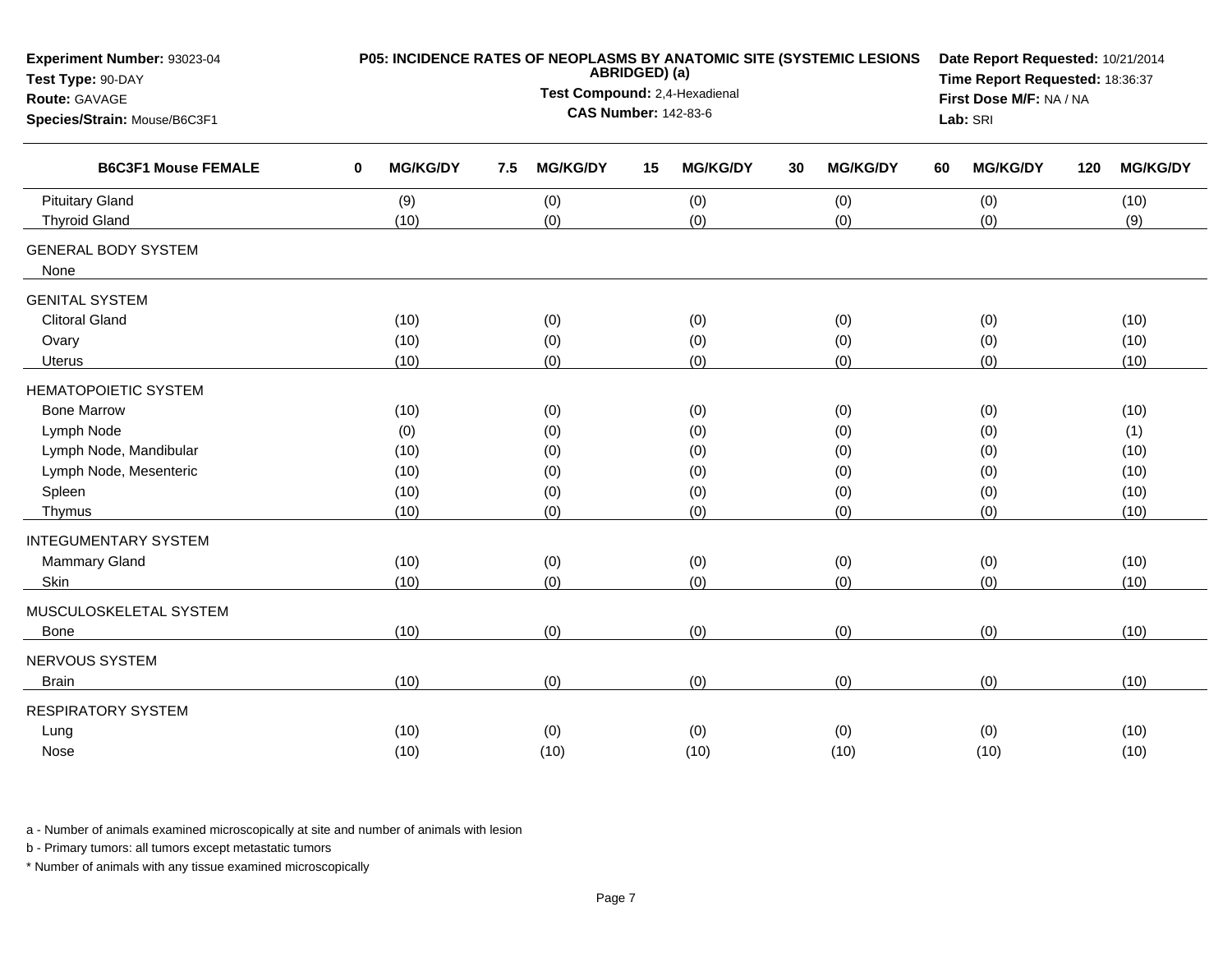| Experiment Number: 93023-04<br>Test Type: 90-DAY<br><b>Route: GAVAGE</b><br>Species/Strain: Mouse/B6C3F1 |   |                 |     | Test Compound: 2.4-Hexadienal<br><b>CAS Number: 142-83-6</b> | ABRIDGED) (a) |                 |    | <b>P05: INCIDENCE RATES OF NEOPLASMS BY ANATOMIC SITE (SYSTEMIC LESIONS)</b> |    | Date Report Requested: 10/21/2014<br>Time Report Requested: 18:36:37<br>First Dose M/F: NA / NA<br>Lab: SRI |     |                 |
|----------------------------------------------------------------------------------------------------------|---|-----------------|-----|--------------------------------------------------------------|---------------|-----------------|----|------------------------------------------------------------------------------|----|-------------------------------------------------------------------------------------------------------------|-----|-----------------|
| <b>B6C3F1 Mouse FEMALE</b>                                                                               | 0 | <b>MG/KG/DY</b> | 7.5 | <b>MG/KG/DY</b>                                              | 15            | <b>MG/KG/DY</b> | 30 | <b>MG/KG/DY</b>                                                              | 60 | <b>MG/KG/DY</b>                                                                                             | 120 | <b>MG/KG/DY</b> |
| Trachea                                                                                                  |   | (10)            |     | (0)                                                          |               | (0)             |    | (0)                                                                          |    | (0)                                                                                                         |     | (10)            |
| SPECIAL SENSES SYSTEM<br>None                                                                            |   |                 |     |                                                              |               |                 |    |                                                                              |    |                                                                                                             |     |                 |
| URINARY SYSTEM                                                                                           |   |                 |     |                                                              |               |                 |    |                                                                              |    |                                                                                                             |     |                 |
| Kidney                                                                                                   |   | (10)            |     | (0)                                                          |               | (0)             |    | (0)                                                                          |    | (0)                                                                                                         |     | (10)            |
| Urinary Bladder                                                                                          |   | (10)            |     | (0)                                                          |               | (0)             |    | (0)                                                                          |    | (0)                                                                                                         |     | (10)            |

b - Primary tumors: all tumors except metastatic tumors